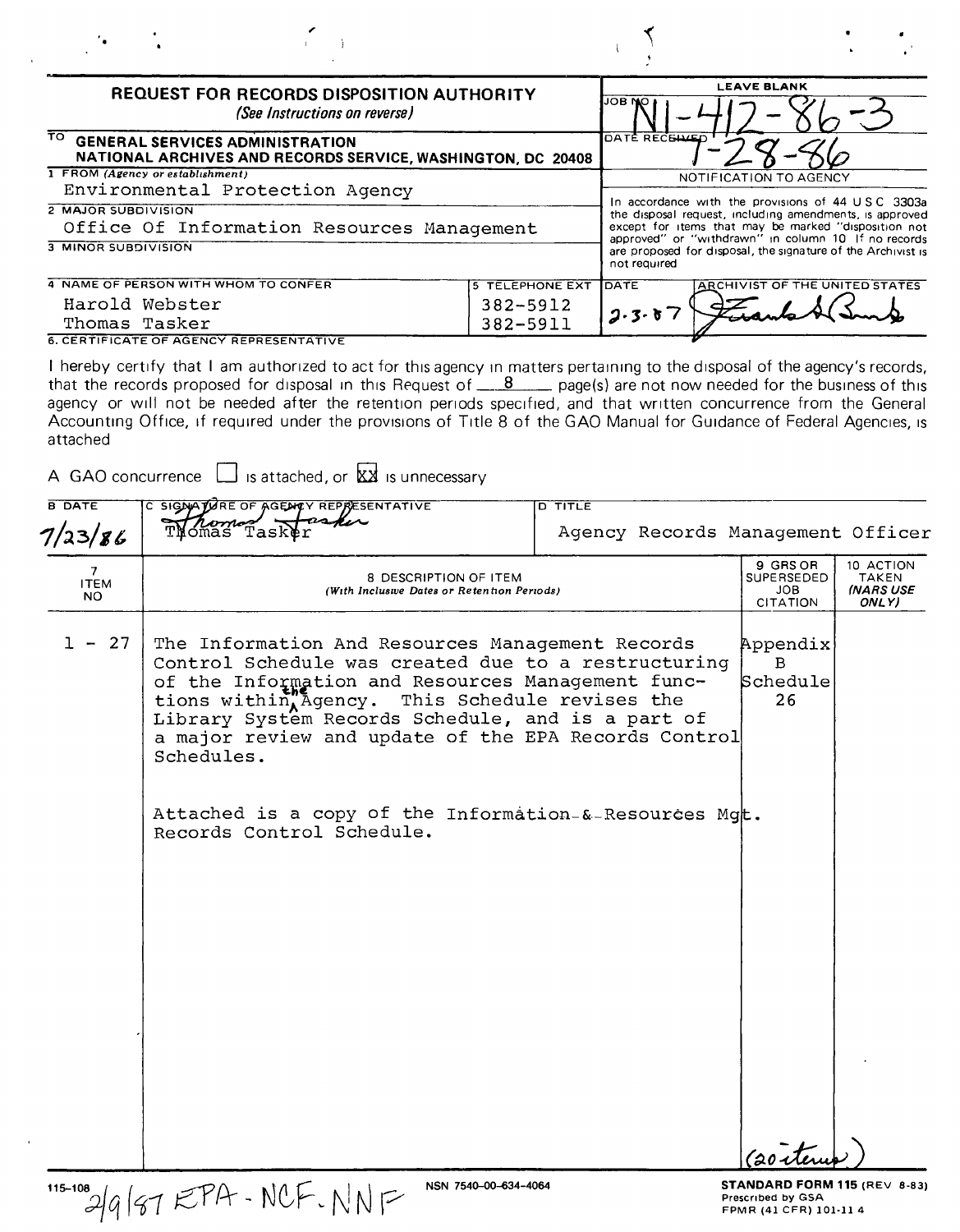|                | U.S. ENVIRONMENTAL PROTECTION AGENCY-RECORDS CONTROL SCHEDULES                                                                                                                                                                                                                                                                                                                                                |                                                                                                                                                                                                                                                                                                                                                                                 | SCHED NO                  |
|----------------|---------------------------------------------------------------------------------------------------------------------------------------------------------------------------------------------------------------------------------------------------------------------------------------------------------------------------------------------------------------------------------------------------------------|---------------------------------------------------------------------------------------------------------------------------------------------------------------------------------------------------------------------------------------------------------------------------------------------------------------------------------------------------------------------------------|---------------------------|
|                | TITLE OF SCHEDULE<br>INFORMATION AND RESOURCES MANAGEMENT                                                                                                                                                                                                                                                                                                                                                     | COVERAGE OF SCHEDULE<br>AGENCYWIDE                                                                                                                                                                                                                                                                                                                                              |                           |
| <b>ITEM</b>    | NAME AND DESCRIPTION OF RECORD/FILE                                                                                                                                                                                                                                                                                                                                                                           | RETENTION PERIOD AND DISPOSITION                                                                                                                                                                                                                                                                                                                                                |                           |
| $\mathbf{1}$ . | Controlled and Major Correspondence of the Director, Office<br>of Information and Resources Management. Includes copies of<br>controlled and major correspondence signed by the Director.<br>The correspondence significantly documents the program<br>activities and was processed under special handling control<br>procedures because of the importance of the letters or time<br>requirements of replies. | Retention: Permanent.<br>Disposition: Break file at end of year. Keep in<br>office current plus 1 additional year, then trans-<br>fer to the FRC. Keep in FRC for 10 years, then<br>offer to the National Archives, in 10 year<br>blocks.                                                                                                                                       |                           |
| 2.1            | General Correspondence of the Director, Office of Informa-<br>tion and Resources Management. Includes copies of non-con-<br>trolled (routine) correspondence. Records consist of incom-<br>ing letters and enclosures.                                                                                                                                                                                        | Retention: Retain 3 years.<br>Disposition: Break file at end of year. Keep in<br>office 1 year, then transfer to the FRC. Destroy<br>when 3 years old.                                                                                                                                                                                                                          |                           |
| 3.I            | Program Development File. Consists of records related<br>to the development of information and resource management<br>policies and programs. Records consist of correspondence,<br>issue papers and reports relative to policy, strategy,<br>program control, timeshare budget, research priorities,<br>legislative priorities and other related records.                                                     | Retention: Permanent.<br>Disposition: Break file at end of 2 years. Keep<br>in office 3 years, then transfer to FRC. Keep<br>in FRC for 20 years, then offer to the National<br>Archives, in 10 year blocks.                                                                                                                                                                    | RECORDS MANAGEMENT MANUAL |
| 4.             | Program Management File. Consists of records related to the<br>management and administrative support of each unit of the<br>Office of Information and Resources Management and other<br>Agency Programs. Records consist of program planning and<br>implementation, personnel needs, work accomplishments,<br>budgetary materials which includes timeshare budget and<br>other program management activities. | Retention: Retain 5 years.<br>Disposition: Break file at end of year. Keep in<br>office 3 years, then transfer to the FRC. Destroy<br>when 5 years old.                                                                                                                                                                                                                         |                           |
| 5.1            | Speeches by Office Director or Staff. Speeches prepared for<br>delivery at civic functions and professional conferences and<br>meetings.                                                                                                                                                                                                                                                                      | Retention:<br>a. Record Copy. Permanent.<br>b. Information Copies. Retain 1 year.<br>Disposition:<br>a. Record Copy. Break file after presentation.<br>Keep in office 5 years, then transfer to the FRC.<br>Keep in FRC 5 years, then offer to the National<br>Archives, in 10 year blocks.<br>b. Information Copies. Destroy when 1 year old<br>or sooner if no longer needed. |                           |

.<br>Laurence en la compositat de la compositat de la compositat de la compositat de la compositat de la composita<br>La compositat de la compositat de la compositat de la compositat de la compositat de la compositat de la comp

 $\epsilon \rightarrow$ 

 $\lambda$ 

 $\mathcal{A}$ 

 $\ddot{\phantom{1}}$ 

 $\bullet$ 

 $\ddot{\phantom{1}}$ 

J.

 $\sim$   $\sim$ 

an ambarata a

الصيطلاء والجميدان

a massimo e las

 $\alpha=2$ 

 $\bar{z}$ 

 $\mathbf{I}$ 

 $\cdot$ 

 $\mathbf{i}$  $\epsilon$  $\mathbf{I}$ 

网络

고..

 $\omega_{\rm{eff}}$ 

 $\frac{1}{2}$  ,  $\frac{1}{2}$  ,  $\frac{1}{2}$  ,  $\frac{1}{2}$  ,  $\frac{1}{2}$  ,  $\frac{1}{2}$  ,  $\frac{1}{2}$  ,  $\frac{1}{2}$  ,  $\frac{1}{2}$  ,  $\frac{1}{2}$  ,  $\frac{1}{2}$  ,  $\frac{1}{2}$  ,  $\frac{1}{2}$  ,  $\frac{1}{2}$  ,  $\frac{1}{2}$  ,  $\frac{1}{2}$  ,  $\frac{1}{2}$  ,  $\frac{1}{2}$  ,  $\frac{1$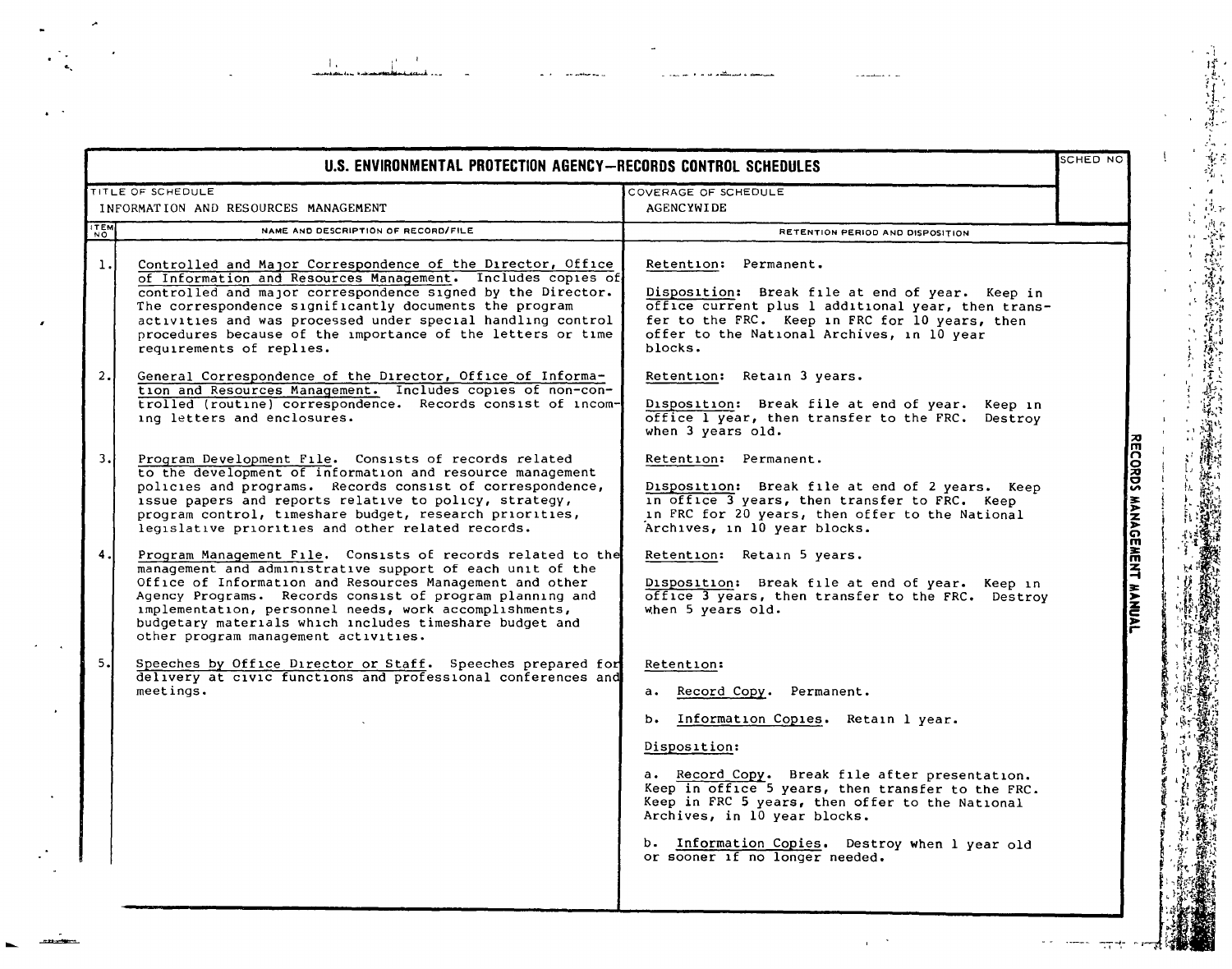| U.S. ENVIRONMENTAL PROTECTION AGENCY-RECORDS CONTROL SCHEDULES |                                                                                                                                                                                                                                                                                                                                                                                                                                                                                                                                                                                                |                                                                                                                                                                                                     |                           |  |
|----------------------------------------------------------------|------------------------------------------------------------------------------------------------------------------------------------------------------------------------------------------------------------------------------------------------------------------------------------------------------------------------------------------------------------------------------------------------------------------------------------------------------------------------------------------------------------------------------------------------------------------------------------------------|-----------------------------------------------------------------------------------------------------------------------------------------------------------------------------------------------------|---------------------------|--|
|                                                                | TITLE OF SCHEDULE                                                                                                                                                                                                                                                                                                                                                                                                                                                                                                                                                                              | COVERAGE OF SCHEDULE                                                                                                                                                                                |                           |  |
|                                                                | INFORMATION AND RESOURCES MANAGEMENT                                                                                                                                                                                                                                                                                                                                                                                                                                                                                                                                                           | AGENCYWIDE                                                                                                                                                                                          |                           |  |
| <b>ITEM</b>                                                    | NAME AND DESCRIPTION OF RECORD/FILE                                                                                                                                                                                                                                                                                                                                                                                                                                                                                                                                                            | <b>RETENTION PERIOD AND DISPOSITION</b>                                                                                                                                                             |                           |  |
| 6.                                                             | Freedom of Information Response File. Includes copies of in-<br>coming requests for information under the Freedom of Informa-<br>tion Act, copies of replies, and copies of any interagency<br>memoranda concerning the request. Note: this file does not<br>contain the Program's official record of information being<br>requested.                                                                                                                                                                                                                                                          | Retention: Retain 2 years.<br>Disposition: Break file at end of year. Keep in<br>office 2 years, then destroy.                                                                                      |                           |  |
| 7.                                                             | Contracts and Grants File. Documentation relating to the<br>formulation, award, and changes in contracts or interagency<br>agreements with another Federal Government Agency for infor-<br>mation studies or services. Records consist of orders for<br>services, procurement requests, justification statements,<br>task orders, bid evaluations, award notices, contractor<br>staff resumes, contract or agreement, progress reports,<br>change notices, staff comments on contractor activities,<br>invoices, and other related records.                                                    | Retention: Retain 6 years.<br>Disposition: Break file upon the completion of<br>contract or interagency agreement. Keep in office<br>1 year, then transfer to the FRC. Destroy when<br>6 years old. |                           |  |
| 8.                                                             | Information/Records Management Files. Correspondence,<br>reports, authorizations, and other records that relate to<br>the management of the Agency's information/records inclu-<br>ding such matters as files management, the use of micro-<br>forms, ADP systems and word processing; electronic mail;<br>information/records management surveys; vital records<br>programs, etc.                                                                                                                                                                                                             | Retention: Retain 6 years.<br>Disposition: Break file at end of year. Keep<br>in office 1 year, then transfer to the FRC.<br>Destroy when 6 years old.                                              | RECORDS MANAGEMENT MANUAL |  |
| 9.                                                             | Requirements Analyses Studies. Consist of studies con-<br>ducted before the installation of any technology or equip-<br>ment associated with information management systems, such<br>as word processing, micrographics, ADP information applica-<br>tions, etc. Studies and systems analyses for the initial<br>establishment and major changes of these systems. Records<br>include a consideration of the alternatives to the proposed<br>system and a cost/benefit analysis, including analysis of<br>the improved efficiency and effectiveness to be expected<br>from the proposed system. | Retention: Retain 5 years.<br>Disposition: Break file one year after completion<br>of study. Keep in office 1 year, then transfer<br>to the FRC. Destroy when 5 years old.                          |                           |  |

 $\epsilon_\mu$ 

 $\mathbb{Z}^2$ 

 $\ddot{\phantom{a}}$ 

 $\frac{1}{2} \left( \frac{1}{2} \right) \left( \frac{1}{2} \right) = \frac{1}{2}$ 

 $\sim$   $_{\rm 0}$ 

 $\sim$ 

 $\bar{\phantom{a}}$ 

 $\label{eq:3} \mathbb{E}_{\mathbf{r}}\left(\mathbf{r},\mathbf{r}\right) = \mathbb{E}_{\mathbf{r}}\left(\mathbf{r},\mathbf{r}\right) = \mathbb{E}_{\mathbf{r}}\left(\mathbf{r},\mathbf{r}\right)$ 

 $\mathcal{A}^{\bullet}$ 

 $\bar{\alpha}$ 

 $\bar{z}$  $\mathbf{r}$  $\frac{1}{4}$  $\mathbf{r}$ 

 $\mathfrak l$ 

ţŗ.

作品<br>一度<br>一週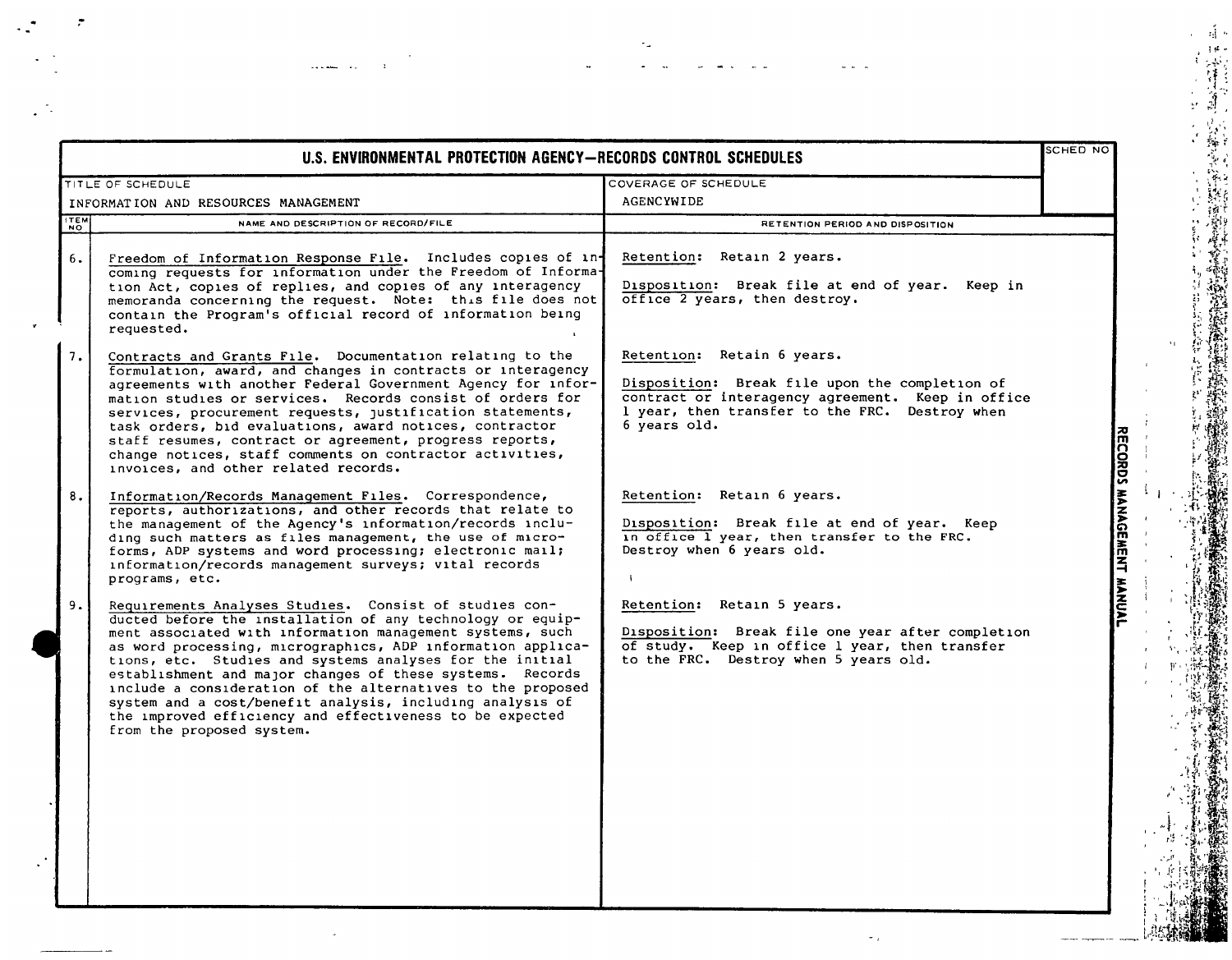|                    | U.S. ENVIRONMENTAL PROTECTION AGENCY-RECORDS CONTROL SCHEDULES                                                                                                                                                                                                                                                                                                                          |                                                                                                                                                                                                                                                                                                                                                                                                                                                                                                                                                                                                     |                           |
|--------------------|-----------------------------------------------------------------------------------------------------------------------------------------------------------------------------------------------------------------------------------------------------------------------------------------------------------------------------------------------------------------------------------------|-----------------------------------------------------------------------------------------------------------------------------------------------------------------------------------------------------------------------------------------------------------------------------------------------------------------------------------------------------------------------------------------------------------------------------------------------------------------------------------------------------------------------------------------------------------------------------------------------------|---------------------------|
|                    | TITLE OF SCHEDULE                                                                                                                                                                                                                                                                                                                                                                       | COVERAGE OF SCHEDULE                                                                                                                                                                                                                                                                                                                                                                                                                                                                                                                                                                                |                           |
|                    | INFORMATION AND RESOURCES MANAGEMENT                                                                                                                                                                                                                                                                                                                                                    | <b>AGENCYWIDE</b>                                                                                                                                                                                                                                                                                                                                                                                                                                                                                                                                                                                   |                           |
| <b>ITEM</b><br>NO. | NAME AND DESCRIPTION OF RECORD/FILE                                                                                                                                                                                                                                                                                                                                                     | RETENTION PERIOD AND DISPOSITION                                                                                                                                                                                                                                                                                                                                                                                                                                                                                                                                                                    |                           |
| 10.1               | Information Systems Inventory. The Information Systems<br>inventory was developed to facilitate sharing of infor-<br>mation across media and program boundaries. For each<br>system in the Inventory, the following information is<br>included: system identification, description of data-<br>base content, administrative data about access, budget<br>codes and legal authorities.   | Retention: Retain 5 years after the inventory<br>has been discontinued.<br>Disposition: Break file when Inventory is<br>discontinued. Keep in office 1 year, then<br>transfer to the FRC. Destroy when 5 years<br>old.                                                                                                                                                                                                                                                                                                                                                                              |                           |
| 11.                | Systems Development. Contains records related to the<br>specification, design and implementation of automated<br>information systems supporting program offices. Records<br>consist of correspondence, issue papers and meeting<br>summaries produced in the course of systems development.                                                                                             | Retention: Retain 5 years.<br>Disposition: Break file when system is dis-<br>continued. Keep in office for 1 year, then<br>transfer to the FRC. Destroy when 5 years old.                                                                                                                                                                                                                                                                                                                                                                                                                           |                           |
| $ 12.1\rangle$     | Systems Documentation. Contains requirements specifi-<br>cations, design documents, programming specifications,<br>tests plans, source code, user guides and training<br>documents produced in the course of developing, enhancing,<br>maintaining and user supporting EPA program systems. Such<br>documentation is essential to the continuing operation of<br>major program systems. | Retention: See disposition below.<br>Disposition:<br>a. Major Systems. Documentation relating to<br>archival ADP systems will be retained<br>permanently. Break file when system is<br>discontinued. Keep in office for 2 years,<br>then transfer to the FRC. Keep in FRC for<br>15 years, then offer to the National Archives<br>in 5 year blocks.<br>b. Disposable Systems. Documentation for<br>ADP Systems that are disposable will be retained<br>for 15 years. Break file when system is<br>discontinued. Keep in office for 2 years, then<br>transfer to the FRC. Destroy when 15 years old. | RECORDS MANAGEMENT MANUAL |
| 13.                | Requests for ADP Hardware and Software. Contains copies<br>of procurement requests, interagency agreements, grant<br>requests and communications that document approval/<br>disapproval actions. Records are essential to OIRM's<br>oversight of program information activities.                                                                                                        | Retention: Retain 3 years.<br>Disposition: Break file at end of year. Keep<br>in office for 3 years, then destroy.                                                                                                                                                                                                                                                                                                                                                                                                                                                                                  |                           |
| 14.1               | Management and Operation of Information Centers. Correspon-<br>dence, reports, policy, planning documents, authorizations<br>and other records that relate to the management and opera-<br>tion of the Agency's Information Centers. Records consist<br>of long range plans, policy statements and the documents<br>that support the operations of the information centers.             | Retention: Retain 15 years.<br>Disposition: Break file every three years. Keep<br>in office I year, then transfer to the FRC.<br>Destroy when 15 years old.                                                                                                                                                                                                                                                                                                                                                                                                                                         |                           |

 $\bar{1}$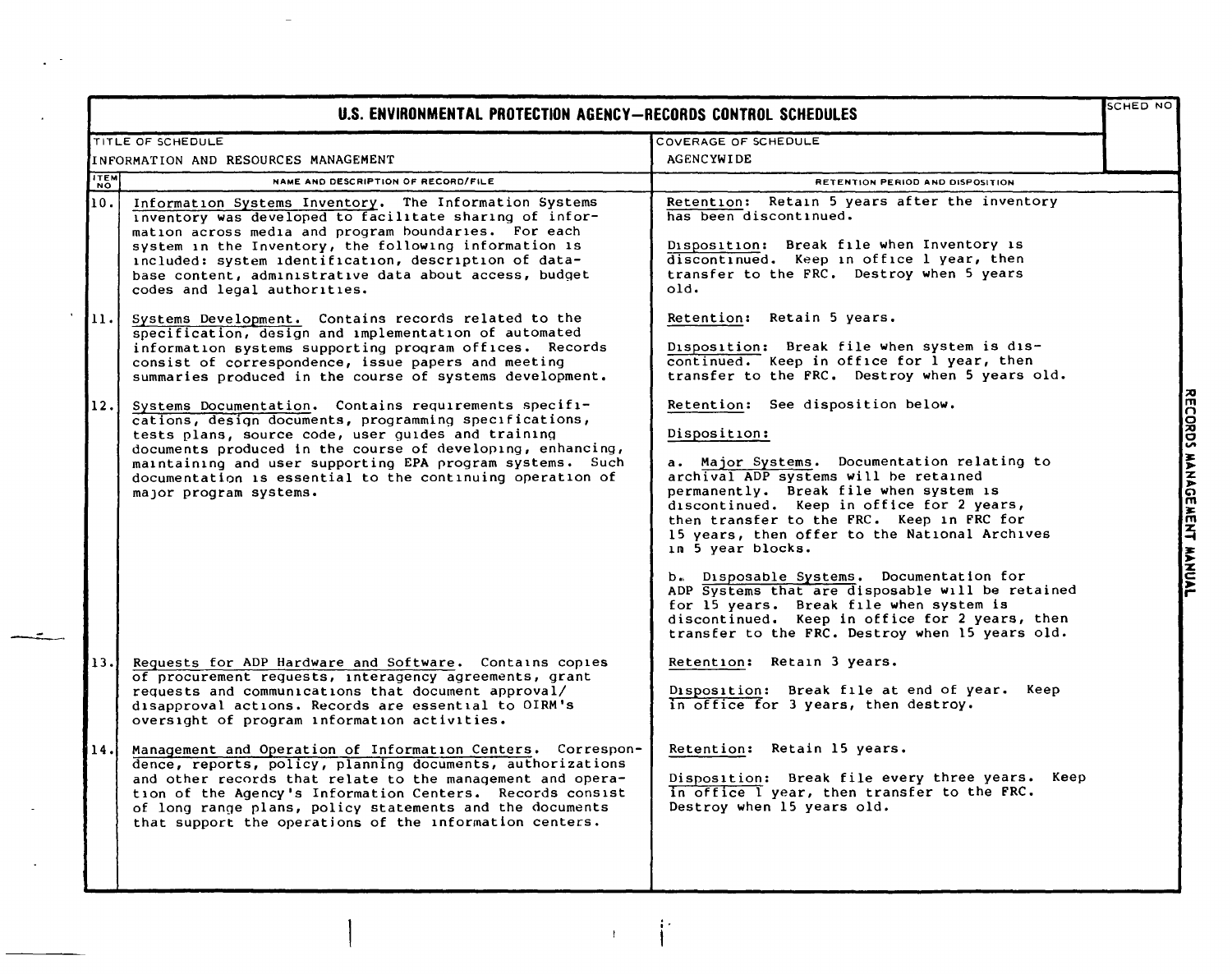|                             | U.S. ENVIRONMENTAL PROTECTION AGENCY-RECORDS CONTROL SCHEDULES                                                                                                                                                                                                                                                                              |                                                                                                                                                                                       |                           |  |
|-----------------------------|---------------------------------------------------------------------------------------------------------------------------------------------------------------------------------------------------------------------------------------------------------------------------------------------------------------------------------------------|---------------------------------------------------------------------------------------------------------------------------------------------------------------------------------------|---------------------------|--|
|                             | TITLE OF SCHEDULE                                                                                                                                                                                                                                                                                                                           | COVERAGE OF SCHEDULE                                                                                                                                                                  |                           |  |
|                             | INFORMATION AND RESOURCES MANAGEMENT                                                                                                                                                                                                                                                                                                        | <b>AGENCYWIDE</b>                                                                                                                                                                     |                           |  |
| $\lceil \frac{1}{N} \rceil$ | NAME AND DESCRIPTION OF RECORD/FILE                                                                                                                                                                                                                                                                                                         | RETENTION PERIOD AND DISPOSITION                                                                                                                                                      |                           |  |
| 15.1                        | Records Disposition Files. These files contain documents<br>of descriptive inventories, disposal authorizations, sched-<br>ules for the retirement of records, approved microfilming<br>procedures and correspondence relating to revisions.                                                                                                | Retention: See Disposition<br>Disposition: Break file and destroy when related<br>records are destroyed or transferred to the National<br>Archives.                                   |                           |  |
| 16.                         | Privacy Act - General Administrative Files. Contains<br>records related to the implementation of the Privacy Act,<br>including notices, memoranda, routine correspondence and<br>related records.                                                                                                                                           | Retention: Retain 2 years.<br>Disposition: Break file every two years, then<br>destroy.                                                                                               |                           |  |
| 17.                         | Privacy Act Reports Files. Recurring reports and one-time<br>information requirement relating to implementation of the<br>Act, including annual reports to the Congress of the United<br>States, the Office of Management and Budget, etc.                                                                                                  |                                                                                                                                                                                       |                           |  |
|                             | a. Annual Report.                                                                                                                                                                                                                                                                                                                           | Retention: Permanent.                                                                                                                                                                 |                           |  |
|                             |                                                                                                                                                                                                                                                                                                                                             | Disposition: Break file when report is completed.<br>Keep in office 2 years, then transfer to the FRC.<br>Keep in FRC 15 years, then offer to the National Archives in 5 year blocks. | RECORDS MANAGEMENT MANUAL |  |
|                             | b. Other Reports.                                                                                                                                                                                                                                                                                                                           | Retention: Retain 2 years.<br>Disposition: Break file when report is completed.<br>Keep in office 2 years, then destroy.                                                              |                           |  |
| 18.                         | Library Systems Development File. Includes records related<br>to the development of systems and procedures for the acqui-<br>sition, use and dissemination of information in the EPA                                                                                                                                                        | Retention: Retain 5 years.<br>Disposition: Break file when projects or systems                                                                                                        |                           |  |
|                             | Library System. Records consist of correspondence and<br>reports concerning topics such as bibliographic retrieval<br>systems, document control system, literature search and<br>literature services, on-line retrieval systems, data base<br>management and evaluation, studies prepared by consulting<br>firms and other related records. | are amplemented or become inactive. Keep in<br>office for 1 additional year, then transfer to<br>the FRC. Destroy when 5 years old.                                                   |                           |  |

 $\gamma_{\mu}$ 

 $\rightarrow$ 

as considered as significant consideration of  $\mathcal{L}_\text{max}$ 

 $\Delta \omega$  $\sim$   $\sim$ 

 $\hat{\mathbf{r}}$  $\frac{1}{2}$ 

سمامية

للدا المستلسف

 $\mathbf{z}_k$ 

 $\sim$ 

 $\mathbf{r} = \mathbf{r}$ 

 $\frac{1}{4}$ 

 $\ddot{\phantom{a}}$ 

ÎΛ

÷,

 $\epsilon_4^{\rm (4)}$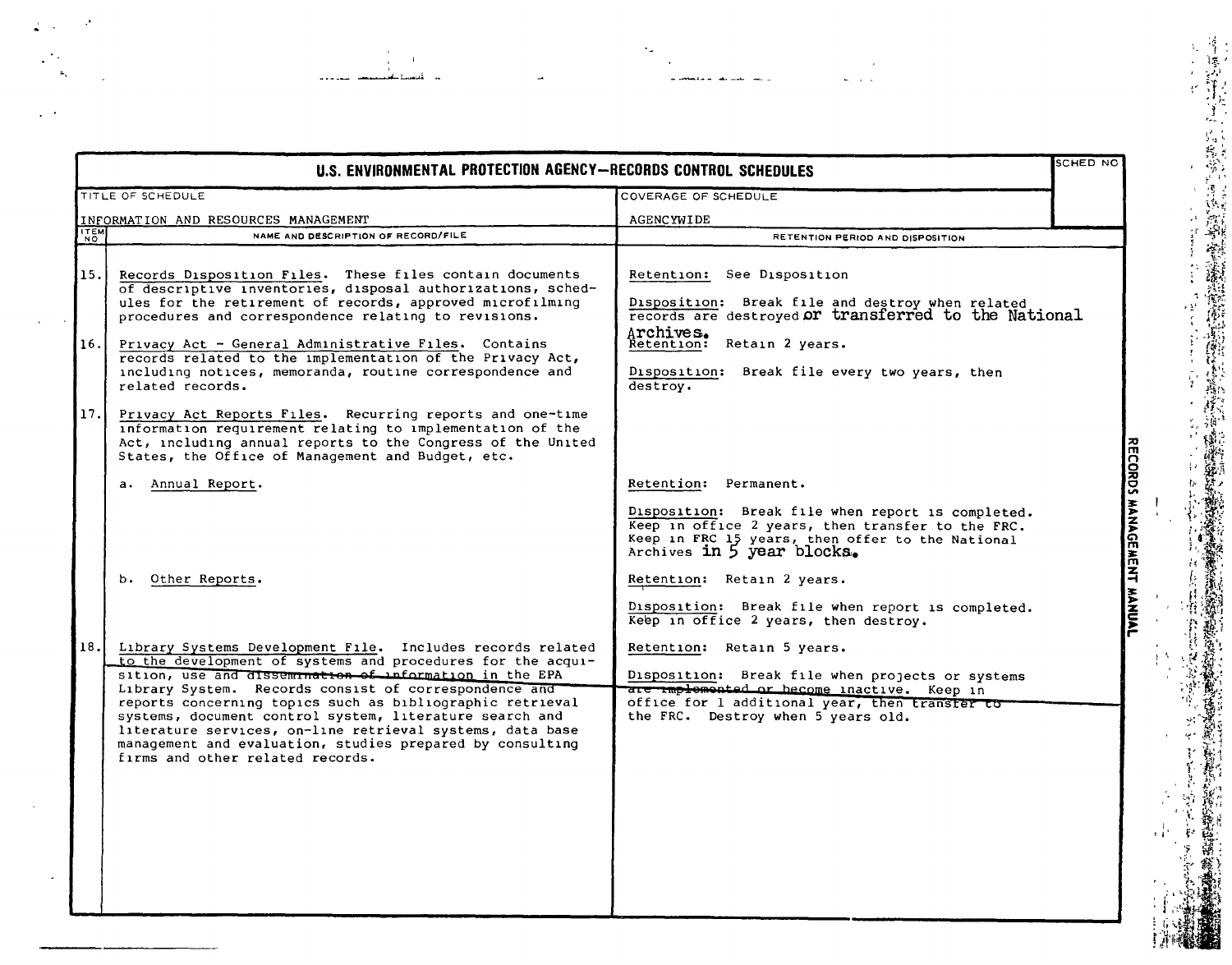| U.S. ENVIRONMENTAL PROTECTION AGENCY-RECORDS CONTROL SCHEDULES |                                                                                                                                                                                                                                                                                                                                                                                                                                                                                                                                                                                                                                      |                                                                                                                                                                                     |  |  |
|----------------------------------------------------------------|--------------------------------------------------------------------------------------------------------------------------------------------------------------------------------------------------------------------------------------------------------------------------------------------------------------------------------------------------------------------------------------------------------------------------------------------------------------------------------------------------------------------------------------------------------------------------------------------------------------------------------------|-------------------------------------------------------------------------------------------------------------------------------------------------------------------------------------|--|--|
|                                                                | TITLE OF SCHEDULE                                                                                                                                                                                                                                                                                                                                                                                                                                                                                                                                                                                                                    | COVERAGE OF SCHEDULE                                                                                                                                                                |  |  |
|                                                                | INFORMATION AND RESOURCES MANAGEMENT                                                                                                                                                                                                                                                                                                                                                                                                                                                                                                                                                                                                 | AGENCYWIDE                                                                                                                                                                          |  |  |
| <b>ITEM</b>                                                    | NAME AND DESCRIPTION OF RECORD/FILE                                                                                                                                                                                                                                                                                                                                                                                                                                                                                                                                                                                                  | RETENTION PERIOD AND DISPOSITION                                                                                                                                                    |  |  |
| ا 19                                                           | Library Committee, Conferences, and Associations. Includes<br>records related to EPA Library participation in library or<br>information management-rolated committees, conterences,<br>seminars, workshops and associations, such as the American<br>Library Association, the American Society tor Intormation,<br>the Federal Library Committee, Special Library Association<br>and specific library-related conventions, workshops, etc.<br>Records consist of correspondence, reports, brochures, and<br>other literature.                                                                                                        | Retention: See Disposition<br>Disposition: Review tiles at end of each year.<br>Retain records having continuing reference or<br>administrative value and destroy other materials.  |  |  |
| 20 <sub>1</sub>                                                | EPA Programs File. Includes records related to Library<br>relationships with the EPA offices served by the library<br>system. Records used to establish user needs and to offer<br>or provide support to the program office users. Recorde<br>consist of correspondence, literature related to environ-<br>mental programs and their needs for bibliographic or<br>technical literature support or other library services<br>and other related records. Major files categories include<br>toxic substances program, air program, water program,<br>noise abatement program, solid waste program and other<br>environmental programs. | Retention: See Disposition<br>Disposition: Review files at end of each year.<br>Retain records having continuing reference or<br>administrative value and destroy other materials   |  |  |
| 21 <sub>1</sub>                                                | EPA Library System File. Includes records relating to the<br>planning and management of the libraries comprising the EPA<br>Library System. Records consist of correspondence, reports,<br>and other documents concerning the library budget, statting<br>user population, user education, library statistics, equip-<br>ment, tacilities management, acquisition policies, holdings,<br>services offered, and other related matters. Also includes<br>correspondence and reports trom the libraries in the EPA<br>Library System.                                                                                                   | Retention: See Disposition:<br>Dispositions: Review files at end of each year.<br>Retain records having continuing reference or<br>administrative value and destroy other materials |  |  |
| 22 J                                                           | Other Federal, University, and Special Libraries File.<br>Includes correspondence, reports, technical literature,<br>interagency agreements and other received from<br>other Federal, university, and special libraries. Included<br>are the Library of Congress, National Agricultural Library,<br>National Library of Medicine, National Technical Information<br>Service and from various university libraries.                                                                                                                                                                                                                   | Retention: See Disposition<br>Disposition: Review files at end of each year.<br>Retain records having continuing reference or<br>administrative value and destroy other material.   |  |  |

 $\mathbf{L}$ 

 $\mathbb{R}^2$ 

[精]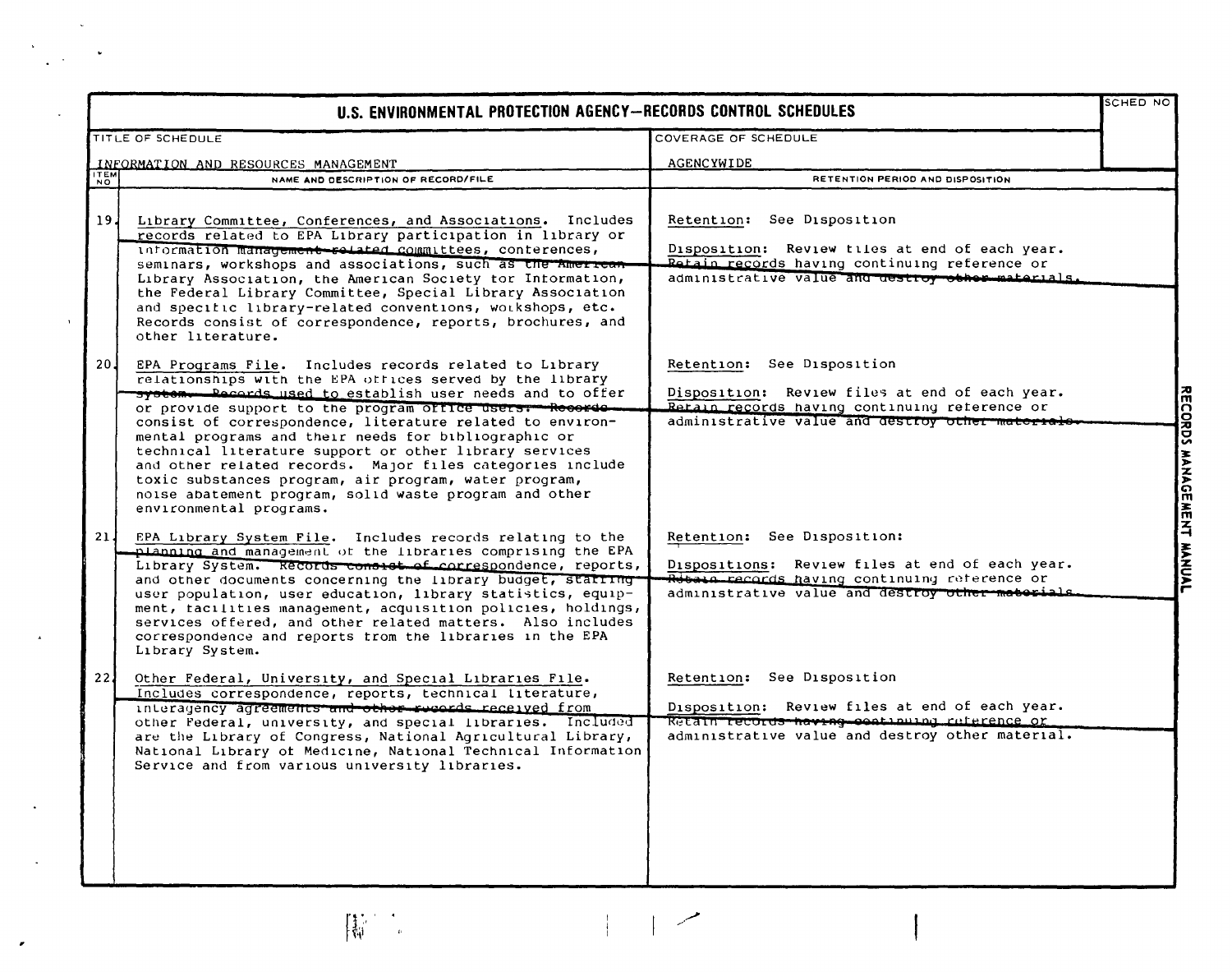|               | U.S. ENVIRONMENTAL PROTECTION AGENCY-RECORDS CONTROL SCHEDULES                                                                                                                                                                                                                                                                                                                                                                                                                                                                                                                                                                                                                                                           |                                                                                                                                                                                                                                                       | <b>SCHED NO</b> |
|---------------|--------------------------------------------------------------------------------------------------------------------------------------------------------------------------------------------------------------------------------------------------------------------------------------------------------------------------------------------------------------------------------------------------------------------------------------------------------------------------------------------------------------------------------------------------------------------------------------------------------------------------------------------------------------------------------------------------------------------------|-------------------------------------------------------------------------------------------------------------------------------------------------------------------------------------------------------------------------------------------------------|-----------------|
|               | <b>TITLE OF SCHEDULE</b>                                                                                                                                                                                                                                                                                                                                                                                                                                                                                                                                                                                                                                                                                                 | COVERAGE OF SCHEDULE                                                                                                                                                                                                                                  |                 |
|               | INFORMATION AND RESOURCES MANAGEMENT                                                                                                                                                                                                                                                                                                                                                                                                                                                                                                                                                                                                                                                                                     | AGENCYWIDE                                                                                                                                                                                                                                            |                 |
| $\frac{1}{N}$ | NAME AND DESCRIPTION OF RECORD/FILE                                                                                                                                                                                                                                                                                                                                                                                                                                                                                                                                                                                                                                                                                      | RETENTION PERIOD AND DISPOSITION                                                                                                                                                                                                                      |                 |
| 23.1          | International Referral System Program File. Includes<br>records-related to the referral of inquiries from foreign<br>countries, international organizations, other rederat<br>agencies, etc., to the proper office, agency, or institu-<br>tion tor response. Records consist of the incoming<br>inquiries, outgoing replies and documents used to identify<br>proper referral source.                                                                                                                                                                                                                                                                                                                                   | Retention: Retain 1 year.<br><del>Droposition: Keep in office current</del> year plus<br>l additional year.                                                                                                                                           |                 |
| 24.1          | Public Information Reference Material (Regulations, Stan-<br>dards and Guidelines). 'A collection of documents relating<br>to regulations, otendards and quidelines promulgated by<br>EPA. Documents centrally maintained for public rousew.<br>Documents consist of copies of proposed and final regula-<br>tions, standards and guidelines which includes hearing<br>transcripts, economic analysis--cost effective studies, com-<br>ments on proposed regulations; State Implementation Plans;<br>Etfluent Guidelines, NPDES Quarterly Non-Compliance Reports,<br>etc. Note: The documents described above are non-record<br>material. The official record documentation is maintained<br>by the appropriate program. | Retention: Retain 1 year after promulgation of<br>tinal regulation, standard or guideline.<br>Disposition: Break file upon publication of final<br>rule In Tederal Register. Keep in Public Informa-<br>tion Reference Unit for 1 year, then destory- |                 |
| 25.           | Public Inquiries File. Includes copies of public inquiries<br>requesting various non-technical EPA reterence materials<br>and/or answers to various twose of environmental problems.<br>with copy of response trom the responsible program area in<br>EPA Headquarters and regions attached, and consumer com-<br>plaints. Also, includes copies of inquiry control log<br>books/sheets and reports that contain daily and weekly<br>account of inquiries received via mail, telephone and<br>personal appearances.                                                                                                                                                                                                      | Retention: Retain 3 months after all actions are<br>completed.<br>Disposition: Break file after 3 months, then<br>destroy.                                                                                                                            |                 |
| 26.1          | Information Clearinghouse Records. Includes records rela-<br>ting to a system to provide an ongoing inventory of all<br>EPAls monitoring and statistical information on a variety<br>of models, data collections, technical reports and grants<br>and procurements to be used by project officers to deter-<br>mine it the requirements called for in the RFP's are suffi-<br>ciently unique or whether they are duplications of effort.<br>Records consist of procurement request, statement of work,<br>survey forms to update data bases, data collection forms<br>and other appropriate records necessary for the operation<br>of the Information Clearinghouse.                                                     | Retention: Retain 6 months.<br>Disposition: Break file after information has<br>been converted to machine-readable form and<br>information verified to be correctr-Koop-in-<br>office for 6 months, then destroy.                                     |                 |

操作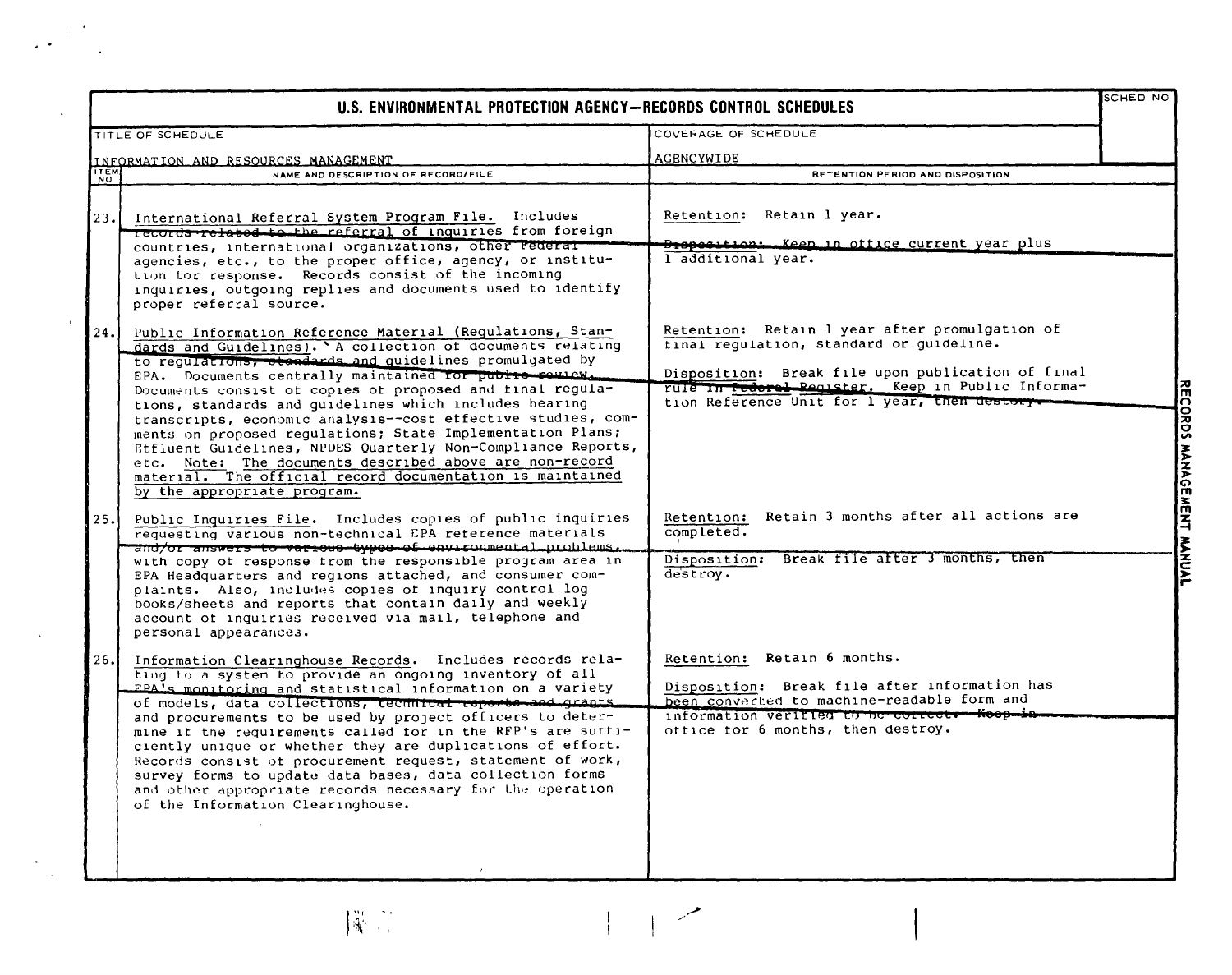|             | U.S. ENVIRONMENTAL PROTECTION AGENCY-RECORDS CONTROL SCHEDULES                                                          |                                                                                                                   |  |
|-------------|-------------------------------------------------------------------------------------------------------------------------|-------------------------------------------------------------------------------------------------------------------|--|
|             | TITLE OF SCHEDULE                                                                                                       | COVERAGE OF SCHEDULE                                                                                              |  |
|             | INFORMATION AND RESOURCES MANAGEMENT                                                                                    | AGENCYWIDE                                                                                                        |  |
| <b>ITEM</b> | NAME AND DESCRIPTION OF RECORD/FILE                                                                                     | RETENTION PERIOD AND DISPOSITION                                                                                  |  |
| 27.         | Translation File. Includes microfiche of foreign documents<br>that EPA has translated for Agencywide staffs. Documents  | Retention: See Disposition                                                                                        |  |
|             | include foreign technical journal articles, patents, govern-<br>ment reports, miscellaneous, papers, etc.               | Disposition: Destroy when no longer used.                                                                         |  |
| I28.I       | Telephone Report (Long Distance Calls). Summaries of long<br>distance telephone reports used to indicate authorized use | Retention: Retain 1 year after audit.                                                                             |  |
|             | of telephone service as well as to audit expense voucher:                                                               | Disposition: Break file at end of fiscal<br>year. Keep in office for I year after records<br>have been audited.   |  |
| I29.        | Telephone Service Requests. Requests from operating<br>-unito for installation, alterations, relocation, or             | Retention: Retain 1 year.                                                                                         |  |
|             | removal of telephone facilities.                                                                                        | Disposition: Break file after work is performed<br>or requests cancelled. Keep in office 1<br>year, then destroy. |  |
|             |                                                                                                                         |                                                                                                                   |  |
|             |                                                                                                                         |                                                                                                                   |  |
|             |                                                                                                                         |                                                                                                                   |  |
|             |                                                                                                                         |                                                                                                                   |  |
|             |                                                                                                                         |                                                                                                                   |  |
|             |                                                                                                                         |                                                                                                                   |  |
|             |                                                                                                                         |                                                                                                                   |  |
|             |                                                                                                                         |                                                                                                                   |  |
|             |                                                                                                                         |                                                                                                                   |  |
|             |                                                                                                                         |                                                                                                                   |  |
|             |                                                                                                                         |                                                                                                                   |  |
|             |                                                                                                                         |                                                                                                                   |  |
|             | $\mathbf{r}$                                                                                                            | $\mathcal{E}$                                                                                                     |  |

 $\omega_{\rm{c}}$  and

man and the man man come

 $\sim$ 

 $\mathcal{L}^{\text{max}}_{\text{max}}$  and  $\mathcal{L}^{\text{max}}_{\text{max}}$ 

 $\alpha$  , and  $\alpha$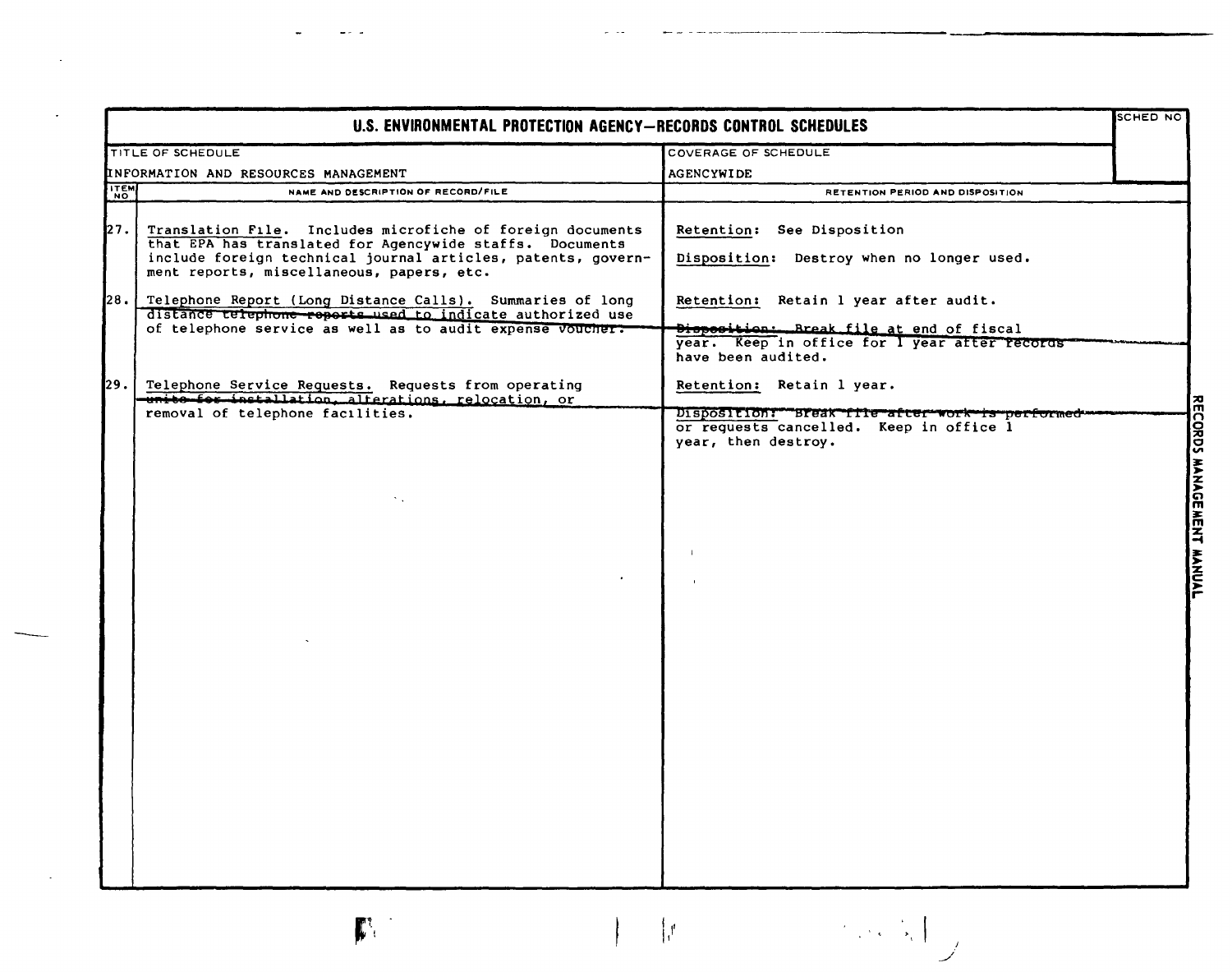Atch to SF 115 (Revise Item Numbers compared to evious Item Numbers, Schedule Number, and NARS Job Number)

Title Of Schedule: Information And Resources Management

| REVISED<br>Item Numbers |                      |                 | Item No.  | $\bullet$<br>PREVIOUS<br>Schedule No. | NARS Job No.     |
|-------------------------|----------------------|-----------------|-----------|---------------------------------------|------------------|
| $1$ .                   | (New)                |                 |           |                                       |                  |
| 2.                      | 11                   |                 |           |                                       |                  |
| $3-$                    | Ħ                    |                 |           |                                       |                  |
| 4.                      | Ħ                    |                 |           |                                       |                  |
| 5.                      | Ħ                    |                 |           |                                       |                  |
| $\mathbf 6$ .           | $\pmb{\mathfrak{m}}$ |                 |           |                                       |                  |
| 7.                      | $\pmb{\mathfrak{m}}$ |                 |           |                                       |                  |
| $\bf 8$ .               | п                    |                 |           |                                       |                  |
| 9.                      | Ħ                    |                 |           |                                       |                  |
| 10.                     | $\pmb{\Pi}$          |                 |           |                                       |                  |
| 11.                     | $\pmb{\mathsf{H}}$   |                 |           |                                       |                  |
| 12.                     | n                    |                 |           |                                       |                  |
| 13.                     | 11                   |                 |           |                                       |                  |
| 14.                     | $\mathbf{11}$        | C.              |           |                                       |                  |
| 15.                     |                      |                 | $6$ .     | $B-1$                                 |                  |
| 16.                     | (New)                |                 |           |                                       | $NC1 - 74 - 118$ |
| 17.                     | 11                   |                 |           |                                       |                  |
| 18.                     |                      |                 | $1\,.$    | $B-26$                                |                  |
| 19.                     |                      |                 | 2.        |                                       | $NCI-412-83-5$   |
| 20.<br>$\sim$           |                      |                 | 3.        |                                       |                  |
| 21.                     |                      |                 | $4$ .     |                                       |                  |
| 22.                     |                      |                 | 5.        |                                       |                  |
| 23.                     |                      |                 | $\,6$ .   |                                       |                  |
| 24.                     |                      |                 | 7.        |                                       |                  |
| 25.                     |                      | ä,<br>$\bullet$ | $\bf 8$ . |                                       |                  |
| 26.                     |                      |                 | $9$ .     |                                       |                  |
| 27.                     | (New)                | уX,             |           |                                       |                  |

 $\frac{1}{2}$